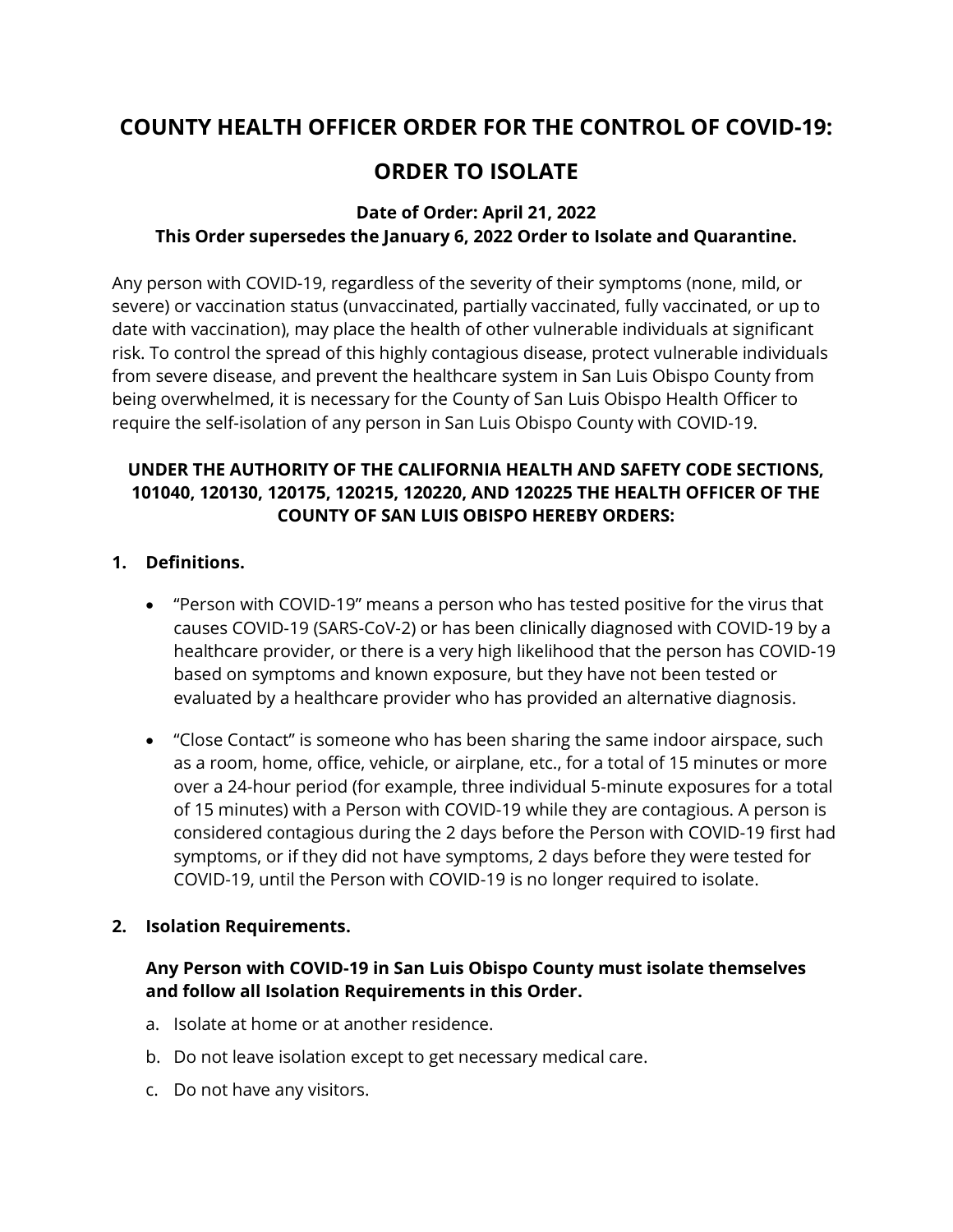- d. Wear a well-fitted mask or respirator for a total of 10 days when around others, both indoors and outdoors.
- e. If living with others, separate from other people in the home as much as possible. Avoid sharing rooms, common spaces, and bathrooms as much as possible.
- f. Notify all Close Contacts that they have been exposed to COVID-19 and need to follow the Quarantine Instructions (see [https://www.slocounty.ca.gov/COVID-](https://www.slocounty.ca.gov/COVID-19/IQ)[19/IQ\)](https://www.slocounty.ca.gov/COVID-19/IQ).

## **3. Duration of Isolation.**

- a. Isolate for at least 5-10 days and wear a well-fitted mask or respirator when around others for all 10 days.
	- o Day 1 of isolation is the first full day after symptoms began or, if the person never developed symptoms, day 1 of isolation is the first full day after the positive test was taken.
- b. Isolation can end after 5 full days IF:
	- o No fever for the last 24 hours without the use of fever-reducing medicine; AND
	- o No symptoms are present, or symptoms are improving; AND
	- $\circ$  COVID-19 test taken on day 5 or later of isolation is negative.
		- *Antigen test is preferred for the day 5 follow-up test.*
- c. If unable to test or choosing not to test on day 5 or later, isolation can end after 10 full days IF:
	- o No fever for the last 24 hours without the use of fever-reducing medicine; AND
	- o No symptoms are present, or symptoms are improving.

## **LEGAL AUTHORITY**

The Health Officer of the County of San Luis Obispo hereby issues this Order under the authority of the California Health and Safety Code sections, 101040, 120130, 120175, 120215, 120220, and 120225.

Violation of, or failure to comply with, this Order is a misdemeanor punishable by imprisonment, fine, or both (California Health and Safety Code sections 120275 and 120295). This Order may be enforced by any law enforcement officer within an area subject to their jurisdiction for the purpose of preventing the spread of a contagious, infectious, or